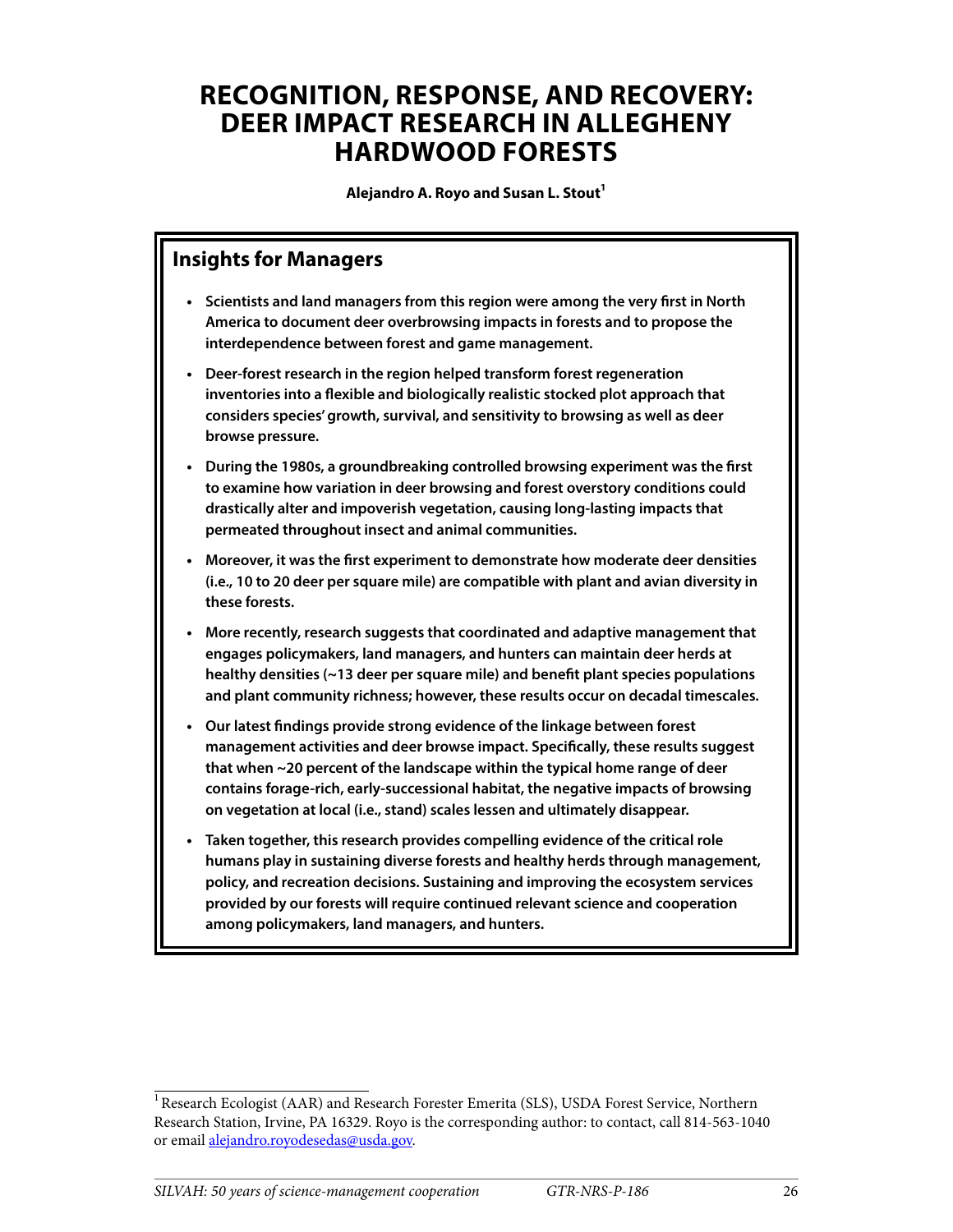

Figure 1.—White-tailed deer population trends in northwestern Pennsylvania, 1907-2017. Dashed curve represents a time period (1947-73) for which no quantitative data are available, but for which we assume an exponential increase in populations as timber harvesting increased in the late 1950s and 1960s. The sharp decline observed beginning in 2003 is a direct result of the targeted deer harvests within the KQDC project area.

## **INTRODUCTION**

During the early decades of the 20th century the confluence of two major alterations to forest and wildlife population dynamics occurred in the northern tier of Pennsylvania; namely, the near-complete harvesting and resultant regrowth of all forests in the region coupled with the extirpation and subsequent reintroduction of white-tailed deer (*Odocoileus virginianus*) (Redding 1995). In the ensuing years, abundant early-successional habitat, the absence of apex predators such as wolves and mountain lions, and lax game management policies resulted in a population explosion of deer to levels that far exceeded precolonial estimates (<11 deer per square mile) (McCabe and McCabe 1997) and that were generally above levels compatible with healthy forest regeneration (≤20 deer per square mile) (Horsley et al. 2003; Fig. 1).

By the early 1930s deer populations exceeded carrying capacity throughout the forests of northern Pennsylvania and were causing damage to tree regeneration and understory plant communities. This was documented in some of the earliest papers about deer browsing impacts in the scientific literature (Ehrhart 1936, Frontz 1930, Ostrom 1937). For example, Ashbel Hough, an early USDA Forest Service Northeastern Research Station scientist working in the Allegheny National Forest, declared it was evident that deer overbrowsing had nearly eradicated understory hemlock (*Tsuga canadensis* L.) and witch hobble (*Viburnum lantanoides* Michx.) throughout the Tionesta Old Growth forest during the 1930s (Hough 1965). Several other researchers and managers sounded similar alarms (Gerstell 1938, Leopold et al. 1947, McCain 1941). This initial period of deer overabundance, however, lasted only a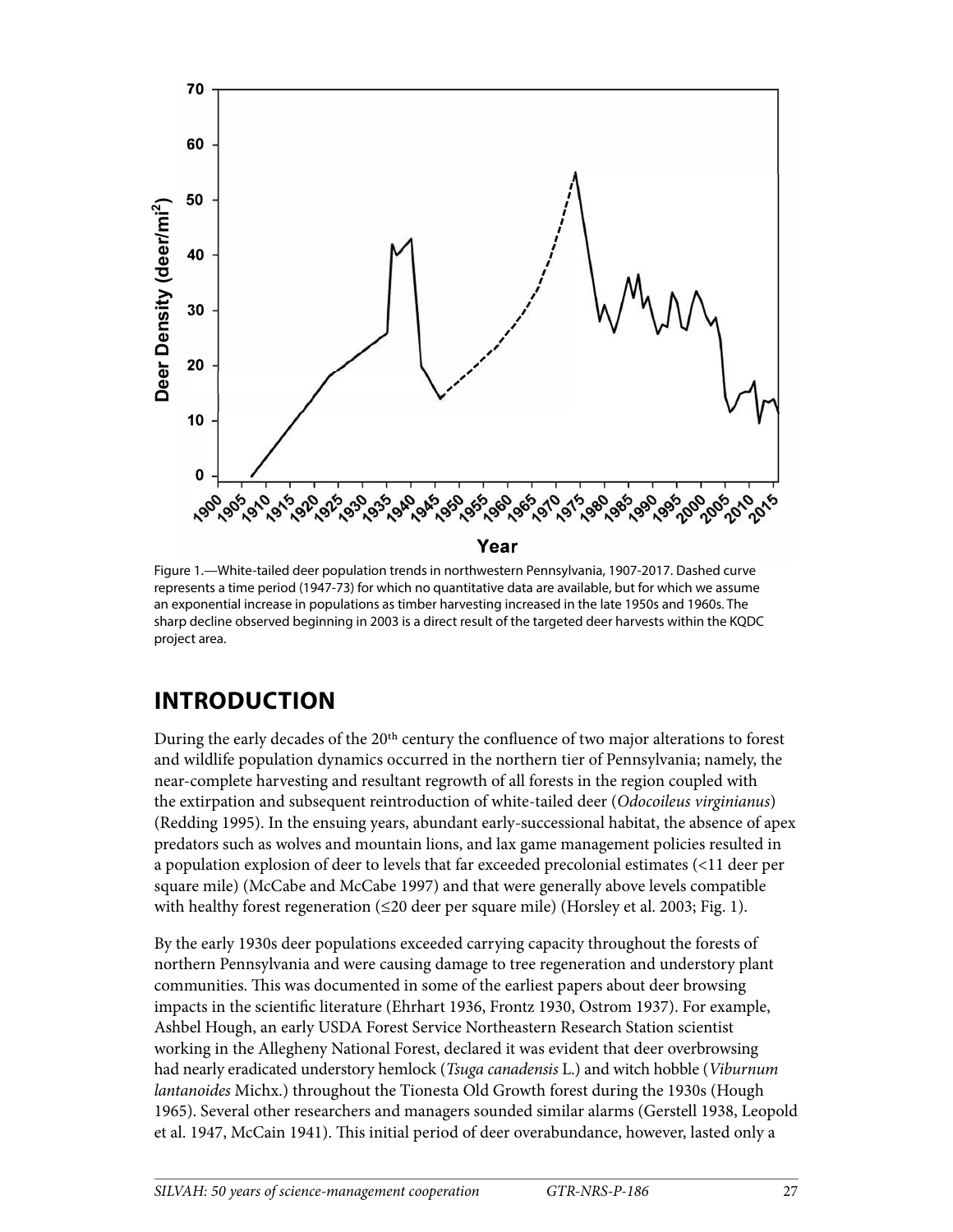couple decades. Toward the end of the 1930s, deer herds faced an ever-diminishing carrying capacity as forests grew into forage-poor stem-exclusion (sapling) conditions which, coupled with successive severe winters beginning in 1938-39, caused deer populations to collapse to approximately 14 per square mile by 1946 (Hough 1949). Given the collapses in deer numbers and reductions in the local timber industry with the onset of World War II and because of the widespread stocking of nonmerchantable sizes classes, deer population data were not gathered between 1947 and 1973. However, as the maturing second-growth forests began to yield sawlog-size timber and forest industry returned, deer populations climbed. By 1960, evenaged silvicultural systems were once again utilized by a burgeoning forest industry and, with the concomitant creation of forage-rich, early-successional habitat, deer populations rebounded and remained excessively high throughout much of latter half of the 20th century (Jordan 1967, Redding 1995).

By the late 1960s regeneration failures following even-aged harvests were commonplace. The USDA Forest Service Research branch responded to the requests of local land managers for help in solving these issues and initiated a coordinated research agenda to assess the causes of these failures and to provide guidelines for managers to sustainably regenerate forests. From very early on, researchers strongly suspected deer contributed to the regeneration failures (Grisez 1959, Jordan 1967, Shafer et al. 1961). Over the following five decades the Northeastern Forest Experiment Station, now known as the Northern Research Station (NRS), conducted a series of related experiments to elucidate the role white-tailed deer played in shaping forest dynamics and biodiversity. Over time this research program evolved. After seminal exclosure studies documented browse impacts on regeneration, complex manipulative studies assessed browse legacies on biodiversity across a range of deer densities and forest conditions. These were followed by long-term monitoring of vegetation changes across landscapes after deer herds were reduced. The current, culminating experiment is testing how variation in habitat composition at large spatial scales affects browse impact at local scales. Collectively, this body of work is internationally recognized as very important, provides solutions to important management problems, and informs policy.

### **THE GROWTH AND DEVELOPMENT OF A RESEARCH PROGRAM**

#### **Recognition of Deer Impact on Regeneration**

In 1967 researchers in the Northeastern Forest Experiment Station initiated a study to ascertain how frequently and under which conditions regeneration failures occurred. Although the research did not explicitly consider deer, researchers knew that browsing reduced advance regeneration abundance and, therefore, could be directly responsible for the regeneration failures. Using preharvest and postharvest regeneration tallies in 65 operational even-aged regeneration harvests on the Allegheny National Forest, researchers revealed that 46 percent of the harvests failed to successfully regenerate forests following clearcuts (Grisez and Peace 1973). Moreover, researchers found that the single best predictor of which areas would regenerate successfully was whether stands contained abundant and well-distributed advance regeneration. These and other results (e.g., Leak 1969) on the importance of both abundance and spatial distribution of regeneration in predicting regeneration success led to a shift in inventory methods. Many foresters did not conduct understory inventories before harvests, and when this was done, decisions were based on the number of advance seedlings per acre. The NRS developed a "stocked plot" concept wherein decisions were made based on the proportion of plots that met acceptable stocking criteria (Grisez and Peace 1973, Marquis et al. 1975).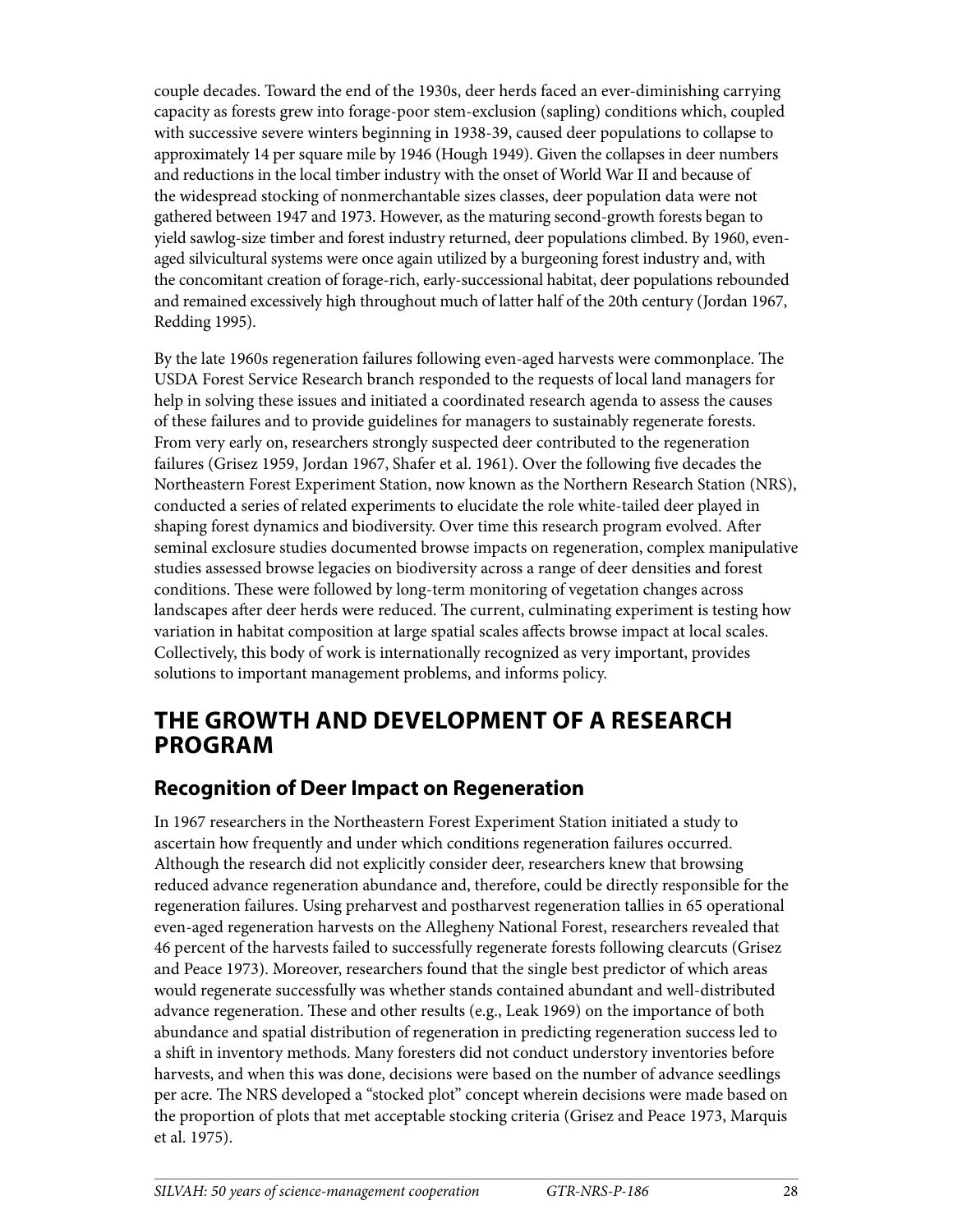In tandem with the regeneration outcomes study, scientists capitalized on a set of deerexcluding fences and paired areas subject to ambient browsing in 13 clearcuts throughout the Allegheny National Forest. These clearcuts were established in the 1950s and 1960s to determine the degree to which white-tailed deer were responsible for regeneration failures. Marquis (1974) and colleagues found that of the 13 stands, 12 (92 percent) successfully regenerated within the fence, whereas only 5 (38 percent) regenerated under ambient browsing. Moreover, when analyses were restricted to the 8 stands that failed to regenerate under ambient browsing, in 7 of the 8 cases exclosures resulted in successful regeneration. Hence, Marquis (1981) concluded deer were directly responsible for 87 percent of the regeneration failures in clearcuts in the Allegheny Plateau region. Researchers also noted that the conditions required for regeneration success differed between treatment areas. Within fences regeneration success was achieved with far fewer seedlings. This recognition established the foundations for more flexible and biologically realistic stocking criteria that varied in response to deer browse pressure. Early guidelines focused on black cherry (*Prunus serotina* Ehrh.), the most abundant species at the time, whereas, over time, guidelines were developed to include other species with different growth and survival rates as well as variation in sensitivity to deer browsing (Brose et al. 2008, Marquis and Bjorkbom 1982, Marquis et al. 1992).

#### **Forest Diversity Responses to Variable Deer Densities**

Following the experimental confirmation that overbrowsing was largely responsible for regeneration failures and the associated work on developing silvicultural guidelines given deer browsing, (e.g., fencing, fertilizer) (Marquis and Brenneman 1981), the question then became understanding how different deer densities would affect forest diversity. To address this, the Northeastern Forest Experiment Station initiated a groundbreaking controlled browsing experiment. In this study, vegetation responses in uncut, thinned, and clearcut areas were monitored for 10 years under 4 different deer densities: 10, 20, 38, and 64 deer per square mile (Horsley et al. 2003, Tilghman 1989). This seminal work conclusively demonstrated that the rate and trajectory of regenerating forest communities are strongly mediated by deer browsing and vary with the sensitivity of species to deer browsing. Specifically:

- More palatable or browse-intolerant species such as brambles (*Rubus* L. spp.), red maple (*Acer rubrum* L.), and birch (*Betula* L. spp.) decreased in abundance and were limited in height.
- Increasing deer densities favored species such as black cherry and hay-scented fern (*Dennstaedtia punctilobula* Michx. Moore) that are tolerant to browsing or are avoided by deer (Horsley et al. 2003, Nuttle et al. 2014, Tilghman 1989).
- Selective browsing impacts to species were so pronounced that species composition and diversity changed depending on the level of browse pressure. At higher deer densities, regenerating forest stands became depauperate and strongly dominated by browse-tolerant species; at the lowest deer densities the fast-growing and highly palatable pin cherry (*Prunus pensylvanica* L.f.) flourished and suppressed regeneration of other hardwood species (Ristau and Horsley 1999, 2006).

These findings suggest that the relationship between deer browsing and forest regeneration may be unimodal: high deer herbivory pressure facilitates dominance by browse-tolerant species, and light herbivory pressure promotes dominance by fast-growing pioneer species. Thus, forest productivity and diversity may be highest under moderate browse pressure (see also Royo et al. 2010a). Indeed, the authors suggested that densities of 20 deer per square mile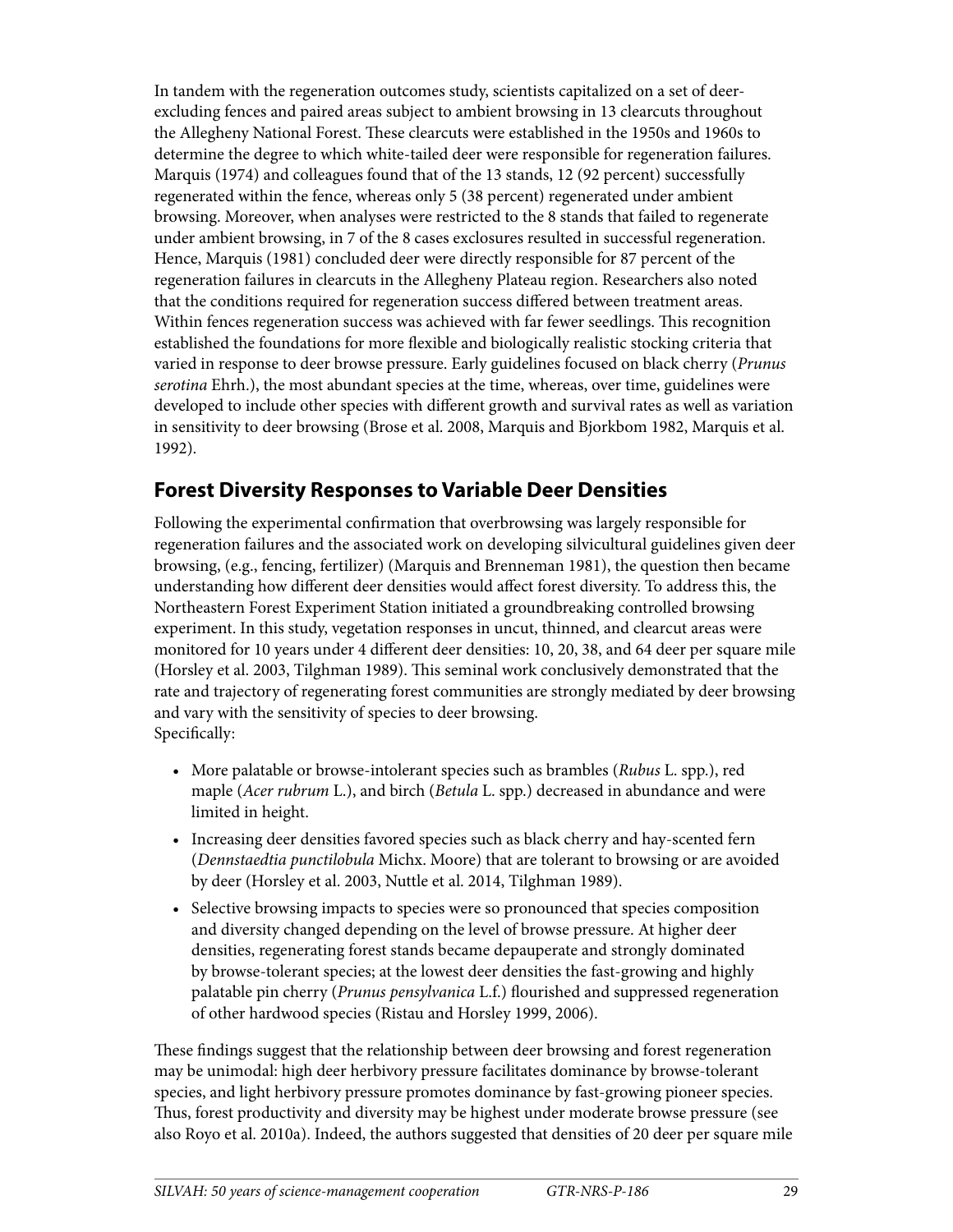would be compatible with hardwood regeneration, although somewhat lower densities  $(\sim 10$ deer per square mile) may be necessary to restore diversity to the overall plant community.

This landmark study also revealed that by altering the patterns of vegetation development and composition, deer browsing can alter the diversity and dynamics across trophic levels. For example, deCalesta (1994) found that the suppression of tree regeneration into the midstory by deer browsing reduced intermediate canopy nesting bird richness and abundance by 30 percent and 37 percent, respectively (see also McGuinness and deCalesta 1996). As these stands matured, these direct and indirect deer-induced changes to forest vegetation composition and structure "ricocheted" throughout the trophic chain (deer  $\rightarrow$ tree  $\rightarrow$  insect  $\rightarrow$  bird communities) causing declines in insect and bird densities 30 years after stand establishment (Nuttle et al. 2011). Deer-induced changes to vegetation dynamics and composition altered other interspecific interactions. For example, the dense and persistent hay-scented fern layer promoted by excessive browsing (Nuttle et al. 2014) exerts a strong competitive effect on tree seedlings and secondarily enhances seed and seedling predation rates by small mammals, thus further suppressing tree establishment (Horsley 1993, Royo and Carson 2008).

#### **Monitoring Recovery and Impact across Landscapes**

By the beginning of the  $21<sup>st</sup>$  century, browsing-induced changes to forests were so extensive that the very baseline of what constitutes a normal forest had shifted (Stout and Horsley 2004). Forest managers often had to employ extraordinary measures including herbicide applications to control interfering vegetation, fencing to mitigate deer browsing, or both, to sustain diverse and abundant seedling recruitment on a stand-by-stand basis (Marquis et al. 1992). Moreover, researchers acknowledged that the degraded habitat conditions throughout the landscape would continue to complicate management and be unfavorable to the deer herd and, by extension, to the hunting experience. Thus, beginning in 2000, a group of private and public land managers, scientists, hunters, and others began working across a 74,350-acre landscape on an adaptively managed and cooperative project whose joint goal was to improve forest habitat, deer herd health, and the hunting experience. The group used newly available deer management programs offered by the Pennsylvania Game Commission, most importantly the allocation of additional and targeted antlerless hunting permits, to begin the ambitious Kinzua Quality Deer Cooperative (KQDC) management and monitoring project (Reitz et al. 2004, Stout et al. 2013).

Within the KQDC, aggressive deer harvests coupled with strong hunter engagement resulted in a rapid and sustained reduction in deer densities of approximately 50 percent (Figure 1). Vegetation monitoring results demonstrated that browsing on hardwood species inversely tracked deer densities: as deer densities decreased, browsing also decreased. By 2007, 3 years after deer herd reductions, populations of known browse-sensitive phytoindicators including *Trillium* L. spp., *Maianthemum canadense* (Desf.) and *Medeola virginiana* (L.) experienced substantial (32 percent to more than 100 percent) increases in abundance, size, and reproductive success (Royo et al. 2010b). Similarly, regeneration of browse-sensitive tree species including red maple (316 percent increase), sugar maple (*A. saccharum*; 382 percent increase), birch (438 percent increase), white ash (*Fraxinus americana* L.; 466 percent increase) improved in the 12 years following herd reductions. Additionally, cucumber magnolia (*Magnolia acuminata* L.), a browse-sensitive species virtually absent at the start of the monitoring, became the 5th most common species in the regeneration layer by 2016. As tree recruitment improved across the landscape, fencing of regeneration harvests, a management recommendation triggered when desirable regeneration is scant or at risk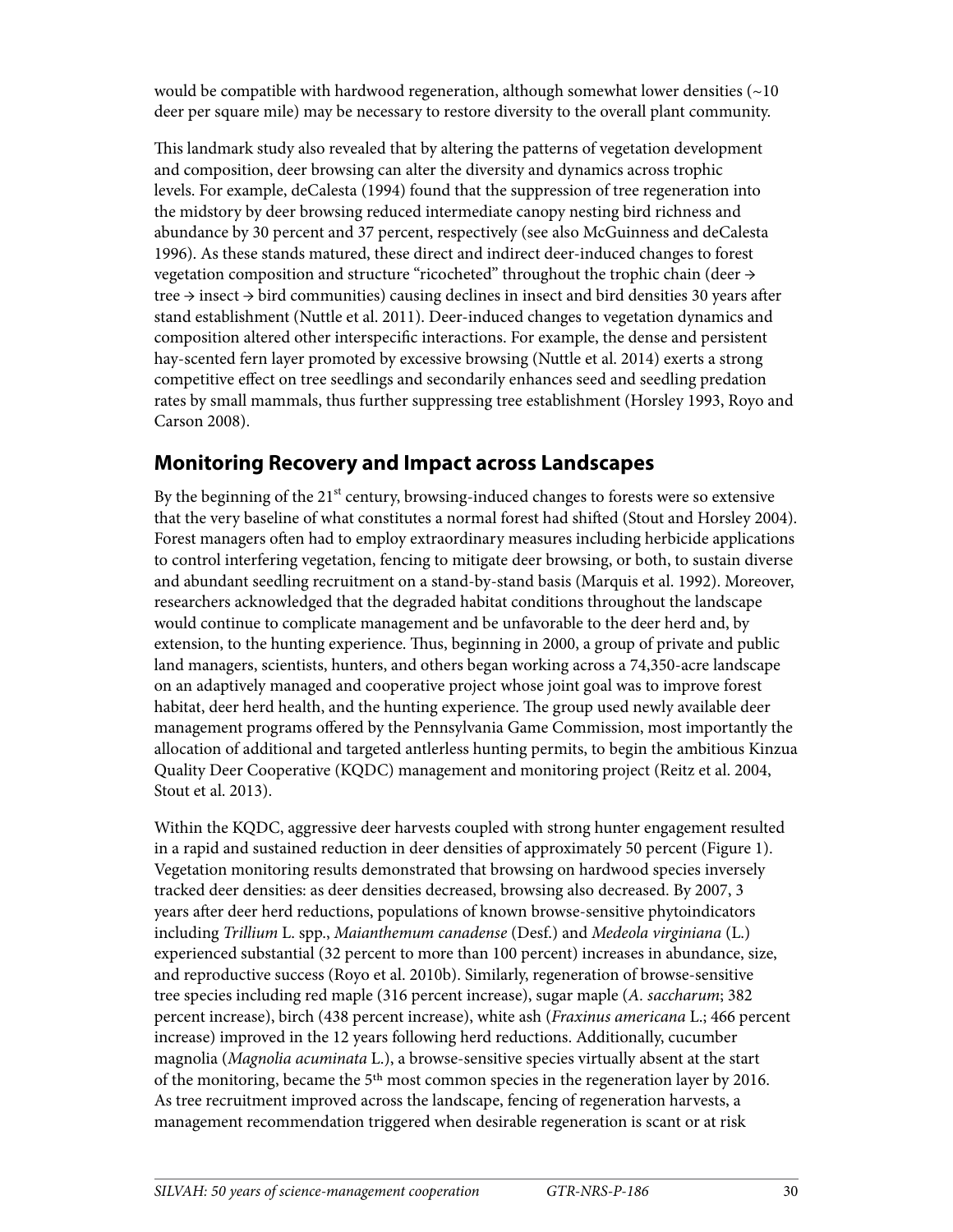

Figure 2.—Conceptual model illustrating local browse impact (shaded isoclines) as a function of deer density and forage availability. Dashed line illustrates a constant ungulate density exerting high to low impact depending on forage availability. Dotted line represents an ungulate population that increases over time as forage increases, thus nullifying any forage-mediated reductions in browse impact.

of herbivory, plummeted. Indeed, Collins-Kane Hardwood, one of the participating land managers of the KQDC, experienced a decline in fenced acreage from an average 129 acres/ year to zero (with associated savings that averaged of \$22,712/year) while other landowners like the Allegheny National Forest stopped erecting fences within the KQDC entirely (Stout et al. 2013). Lastly, after more than a decade of sustained deer herd reductions, the baseline itself shows signs of shifting again to conditions representative of what our forests might look like without too many deer. In addition to the responses detailed above, vascular plant species richness within the KQDC increased by 12.6 percent at the small plot level (number of species/m<sup>2</sup>) and by 16.2 percent whole plot (0.3 acre) scale by 2016, 14 growing seasons after lowering the deer herds (Royo, unpubl. data<sup>2</sup>). Continued monitoring will ascertain whether these increases in species richness persist. But what is clear is that recovery of the plant community requires a sustained commitment to maintaining deer herds at a level compatible with their habitat on decadal timescales.

In the first decade of the KQDC project, private land partners created about 11,000 acres of early successional habitat through timber harvests (~15 percent of the land area enrolled in the KQDC) as the Allegheny National Forest conducted the environmental analyses necessary to concentrate harvesting throughout its landholdings enrolled in the KQDC during the second decade. Interestingly, private land managers achieved diverse regeneration of their harvests without fencing, even though their properties often had higher deer densities than the National Forest lands. These observations bolstered a hypothesis that was formulated based on evidence from the controlled browsing experiment that deer impact on forest vegetation is a joint function of deer density and the amount of forage available to deer within their home range (Fig. 2) (Marquis et al. 1992). This hypothesis extends the concept of the ecological carrying capacity by considering the habitat's influence on the deer herd and the reciprocal impact of the deer herd on the habitat (deCalesta and Stout 1997).

<sup>2</sup> Royo, A.A. 2016. Kinzua Quality Deer Cooperative summer 2016 data. On file at USDA Forest Service, NRS-02, Irvine, PA 16365.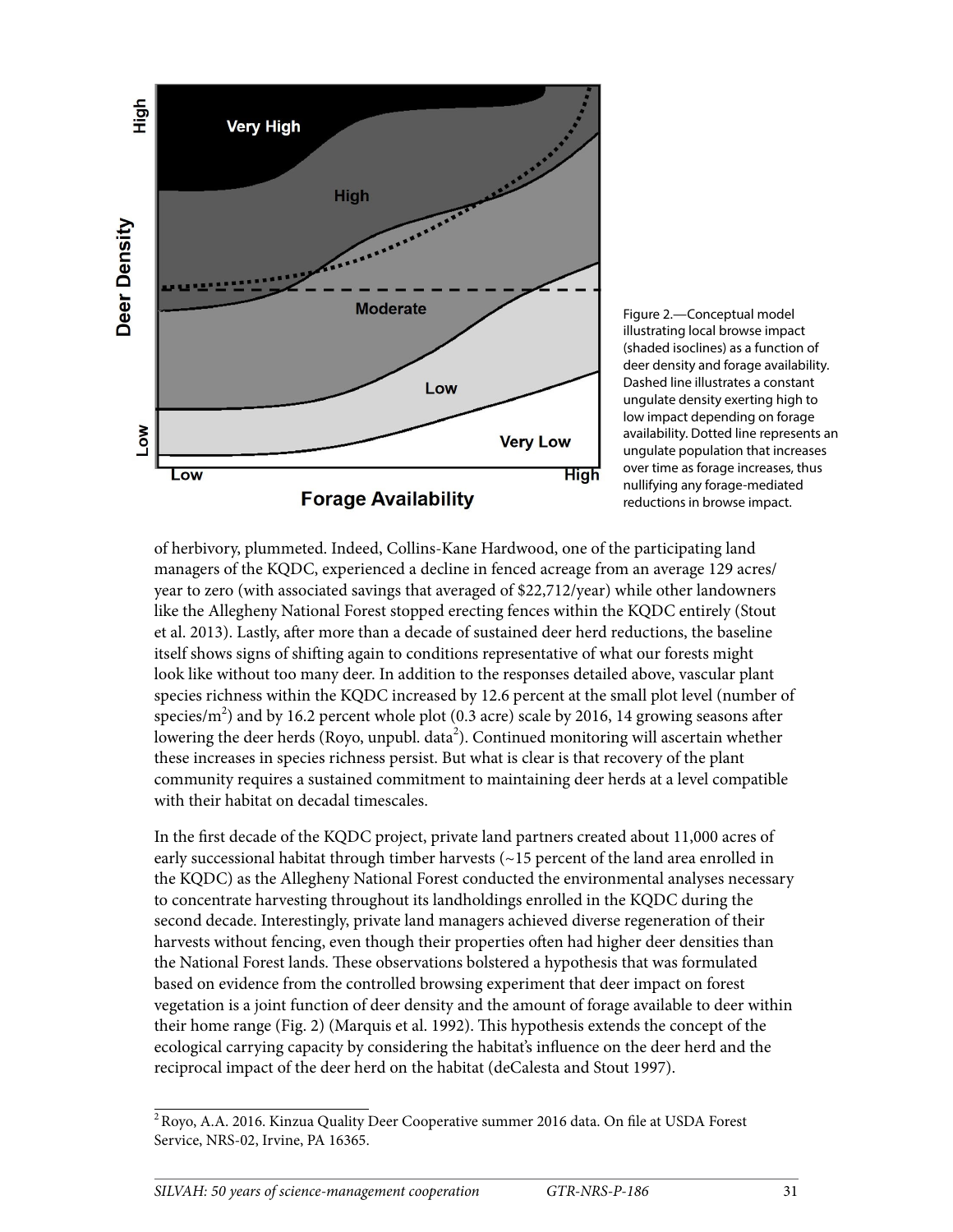From a forest management perspective, the concept that variability in habitats at large scales could modulate browse impacts locally was attractive because it suggested a solution whereby land managers could proactively counter overbrowsing by creating forage-rich, early-successional habitat at the appropriate spatial and temporal scales (deCalesta and Stout 1997, Miller et al. 2009). Despite the appeal, empirical support of this concept remained generally anecdotal. For example, during the 1980s, high browse impact and regeneration failures were prevalent throughout the Allegheny National Forest, where harvest rates at the time created relatively low proportions of forage-producing habitat (4 percent clearcut + 13 percent thinned). In contrast, even under high deer densities, regeneration failures did not occur where forage-producing habitat was abundant either in the controlled browsing study (10 percent clearcut + 60 percent thinned) (Horsley et al. 2003) or in a nearby 1100-acre demonstration area (13 percent clearcut + 33 percent thinned) (Stout et al. 1995).

To rigorously test the hypothesis that deer impact on vegetation was a function of both deer density and forage availability, the NRS initiated a deer impact study in 2012: a large-scale hybrid experimental approach that incorporates a manipulative (fence/control) treatment to test how localized (stand-level) browse impact by white-tailed deer varies among 23 broadly distributed sites that vary in deer densities and relative abundance of various habitat types at larger (640-acre) scales. The area characterized was specifically chosen to encompass the typical home-range size of deer within northern hardwood forests (Tierson et al. 1985). This study emphasized the proportion of forage-rich habitats created by management (recent  $\leq 5$ years] timber harvests + herbaceous openings [including oil and gas openings and pipelines] + agricultural areas) versus forage-poor habitats (stem-exclusion stands; clearcut areas >5 years, but ≤17 years). Initial results from this study suggest that while deer browsing reduced plant community richness and cover by as much as 53 and 70 percent, respectively, browse impact varied in response to the relative abundance of forage containing habitats. Specifically, relative to fenced areas, browse impact weakened and ultimately disappeared as the proportion of forage-rich habitats created by management increased to ≥20 percent. Conversely, vegetation grew increasingly depauperate as landscapes contained greater proportions of forage-poor habitats, particularly when browsed (Royo et al. 2017).

These preliminary results demonstrate that even-aged forest management, when practiced at the appropriate scales, can alleviate browse pressure in the near term. The results also strongly suggest that the effect is temporally dynamic, because changes to vegetation structure, composition, and abundance that occur during succession eventually reverse and intensify browse impact. Stated plainly, harvest operations create forage-rich habitats that initially mitigate browsing; however, as these areas mature into forage-poor, stem-exclusion habitat, deer browsing intensifies on any remaining areas that still provide forage. As this experiment matures and yields further data, we hope to refine our guidelines on the spatial and temporal scales of forest management operations that simultaneously provide complementary benefits to wildlife, biodiversity, and sustainable management. Moreover, these data will allow us to refine recently developed forest dynamics models that explicitly consider how forage quantity and quality at various scales can modulate browse pressure on regenerating forest stands (LANDIS-II) (De Jager et al. 2017).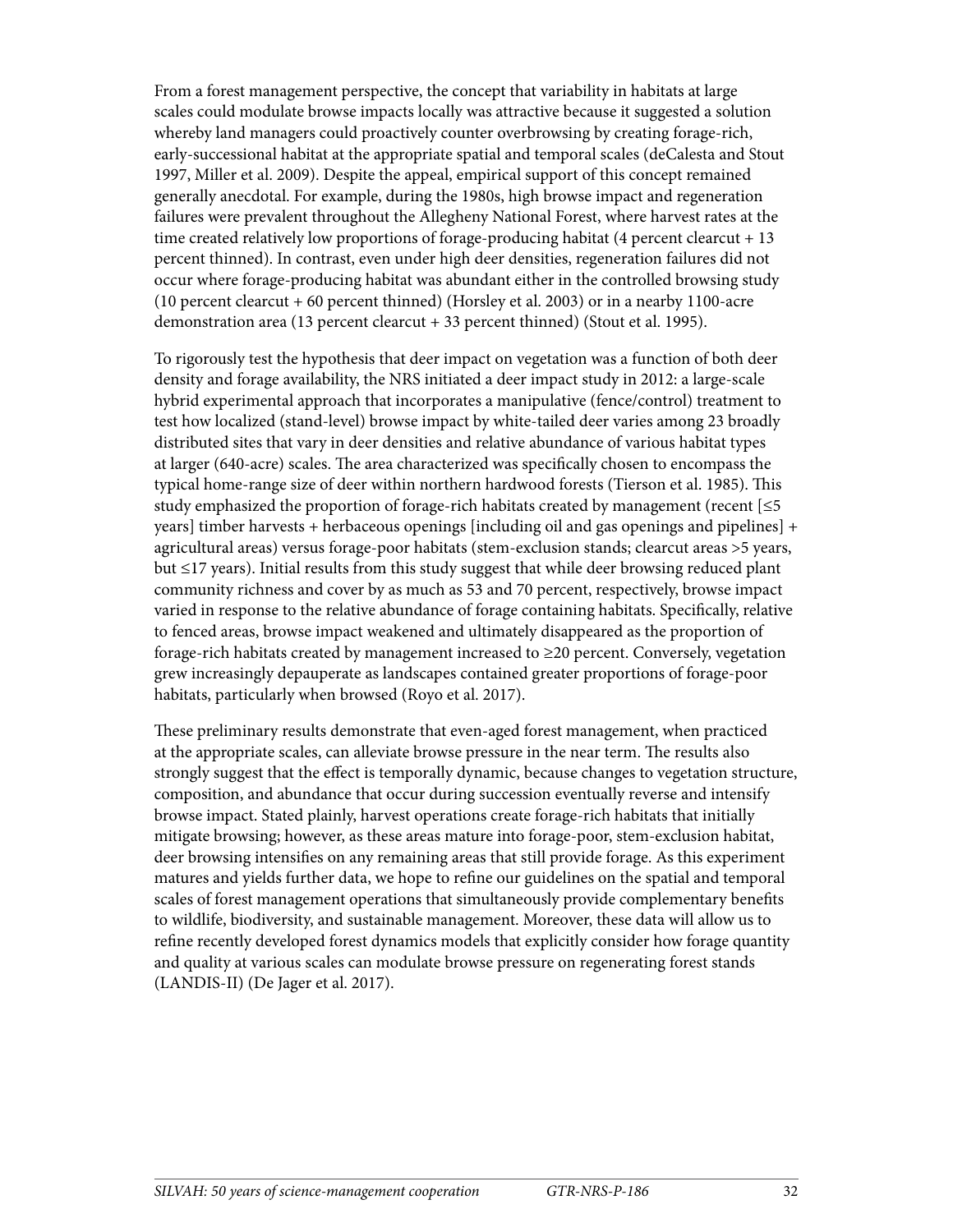## **SUMMARY**

Since the early 1900s, forest and game management practices across the northern tier of Pennsylvania have created an exceptional model system in which to study deer-forest interactions. Fortuitously, Forest Service researchers and a cadre of engaged public and private land managers have unswervingly studied these dynamics for nearly a century. The international scientific community recognizes this body of work, which provide guidelines for key management issues regionally. This long-term research program is a model of the steady and accumulative progress that is fundamental to discovery. Early ideas or hypotheses were tested by experimentation and the results, over time, were distilled into a more accurate understanding of the system. For example, as early as 1936, Ira Gabrielson commented on the interdependence of forest habitat and deer and reasoned that concentrating harvests within a landscape up to a threshold amount of 25 percent may benefit plants and wildlife (Gabrielson 1936). Nearly 85 years later, landscape-level studies such as the KQDC and deer impact studies are finally providing empirical evidence to refine these ideas and provide meaningful guidelines.

The research trajectory on the linkage between forest health and deer also compels us to recognize the critical role humans play in sustaining diverse forests and healthy herds through management, policy, and recreation decisions. Policies can help maintain populations within healthy limits, particularly given the decline in numbers of hunters (Diefenbach et al. 2005). By the same token, land managers can sustainably create young forest habitat (early successional) to improve deer conditions and engage hunters who help regulate herd density. Only by engaging all three key stakeholders—policymakers, land managers, and hunters—can we sustain and improve on various ecological services provided by forest communities over the next century.

# **LITERATURE CITED**

- Brose, P.H.; Gottschalk, K.W.; Horsley, S.B.; Knopp, P.D.; Kochenderfer, J.N. [et al.]. 2008. **Prescribing regeneration treatments for mixed-oak forests in the mid-Atlantic region.** Gen. Tech. Rep. NRS-33. Newtown Square, PA: U.S. Department of Agriculture, Forest Service, Northern Research Station. 108 p. [https://doi.org/10.2737/NRS-GTR-33.](https://doi.org/10.2737/NRS-GTR-33)
- De Jager, N.R.; Drohan, P.J.; Miranda, B.M.; Sturtevant, B.R.; Stout, S.L. [et al.]. 2017. **Simulating ungulate herbivory across forest landscapes: A browsing extension for LANDIS-II.** Ecological Modelling. 350: 11-29. [https://doi.org/10.1016/j.](https://doi.org/10.1016/j.ecolmodel.2017.01.014) [ecolmodel.2017.01.014.](https://doi.org/10.1016/j.ecolmodel.2017.01.014)
- deCalesta, D.S. 1994. **Effect of white-tailed deer on songbirds within managed**  forests in Pennsylvania. Journal of Wildlife Management. 58: 711-718. [https://doi.](https://doi.org/10.2307/3809685) [org/10.2307/3809685](https://doi.org/10.2307/3809685).
- deCalesta, D.S.; Stout, S.L. 1997. **Relative deer density and sustainability: A conceptual framework for integrating deer management with ecosystem management.** Wildlife Society Bulletin. 25: 252-258.
- Diefenbach, D.R.; Finley, J.C.; Luloff, A.; Stedman, R.; Swope, C.B. [et al.]. 2005. **Bear and deer hunter density and distribution on public land in Pennsylvania.** Human Dimensions of Wildlife. 10: 201-212. [https://doi.org/10.1080/10871200591003445.](https://doi.org/10.1080/10871200591003445)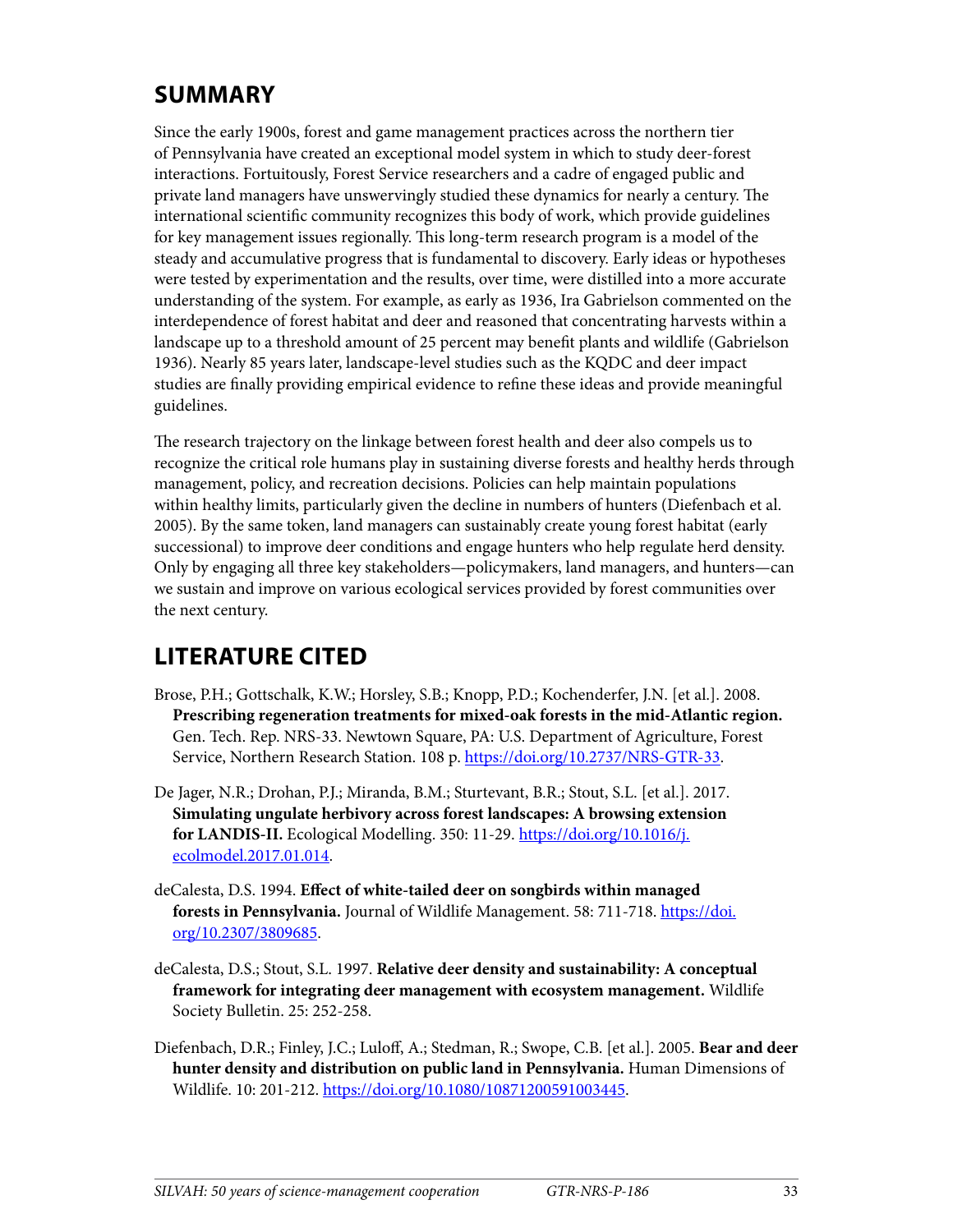- Ehrhart, E.O. 1936. **Forest management and deer requirements on the Allegheny National Forest.** Forestry. 34: 472-474.
- Frontz, L. 1930. **Deer damage to forest trees in Pennsylvania.** Harrisburg, PA: Pennsylvania Department of Forests and Waters.
- Gabrielson, I.N. 1936. **The correlation of forestry and wildlife management.** Journal of Forestry. 34: 98-103.
- Gerstell, R. 1938. **The Pennsylvania deer problem in 1938.** Pennsylvania Game News. 9: 12- 13.
- Grisez, T.J. 1959. **The Hickory Run deer exclosure.** Res. Note NE-87. Upper Darby, PA: U.S. Department of Agriculture, Forest Service. Northeastern Forest Experiment Station. 4 p.
- Grisez, T.J.; Peace, M.R. 1973. **Requirements for advance reproduction in Allegheny hardwoods - An interim guide.** Res. Note NE-180. Upper Darby, PA: U.S. Department of Agriculture, Forest Service, Northeastern Forest Experiment Station. 5 p.
- Horsley, S.B. 1993. **Mechanisms of interference between hay-scented fern and black cherry.** Canadian Journal of Forest Research. 23: 2059-2069.<https://doi.org/10.1139/x93-257>.
- Horsley, S.B.; Stout, S.L.; deCalesta, D.S. 2003. **White-tailed deer impact on the vegetation dynamics of a northern hardwood forest.** Ecological Applications. 13: 98-118. [https://doi.](https://doi.org/10.1890/1051-0761(2003)013%5b0098:WTDIOT%5d2.0.CO;2) [org/10.1890/1051-0761\(2003\)013\[0098:WTDIOT\]2.0.CO;2](https://doi.org/10.1890/1051-0761(2003)013%5b0098:WTDIOT%5d2.0.CO;2).
- Hough, A.F. 1949. **Deer and rabbit browsing and available winter forage in Allegheny**  hardwood forests. The Journal of Wildlife Management. 13: 135-141. [https://doi.](https://doi.org/10.2307/3796131) [org/10.2307/3796131](https://doi.org/10.2307/3796131).
- Hough, A.F. 1965. **A twenty-year record of understory vegetational change in a virgin Pennsylvania forest.** Ecology. 46: 370-373. https://doi.org[/10.2307/1936348.](http://dx.doi.org/10.2307/1936348)
- Jordan, J.S. 1967. **Deer browsing in northern hardwoods after clearcutting.** Res. Pap. NE-57. Upper Darby, PA: U.S. Department of Agriculture, Forest Service, Northeastern Forest Experiment Station. 15 p.
- Leak, W.B. 1969. **Stocking of northern hardwood regeneration based on exponential dropout rate.** The Forestry Chronicle. 45: 1-4. <https://doi.org/10.5558/tfc45344-5>.
- Leopold, A.; Sowls, L.K.; Spencer, D.L. 1947. **A survey of over-populated deer ranges in the United States.** The Journal of Wildlife Management. 11: 162-177. [https://doi.](https://doi.org/10.2307/3795561) [org/10.2307/3795561](https://doi.org/10.2307/3795561).
- Marquis, D.A. 1974. **The impact of deer browsing on Allegheny hardwood regeneration.** Res. Pap. NE-308. Broomall, PA: U.S. Department of Agriculture, Forest Service, Northeastern Forest Experiment Station. 8 p.
- Marquis, D.A., ed. 1981. **Effect of deer browsing on timber production in Allegheny hardwood forests of northwestern Pennsylvania.** Res. Pap. NE-475. Broomall, PA: U.S. Department of Agriculture, Forest Service, Northeastern Forest Experiment Station. 10 p.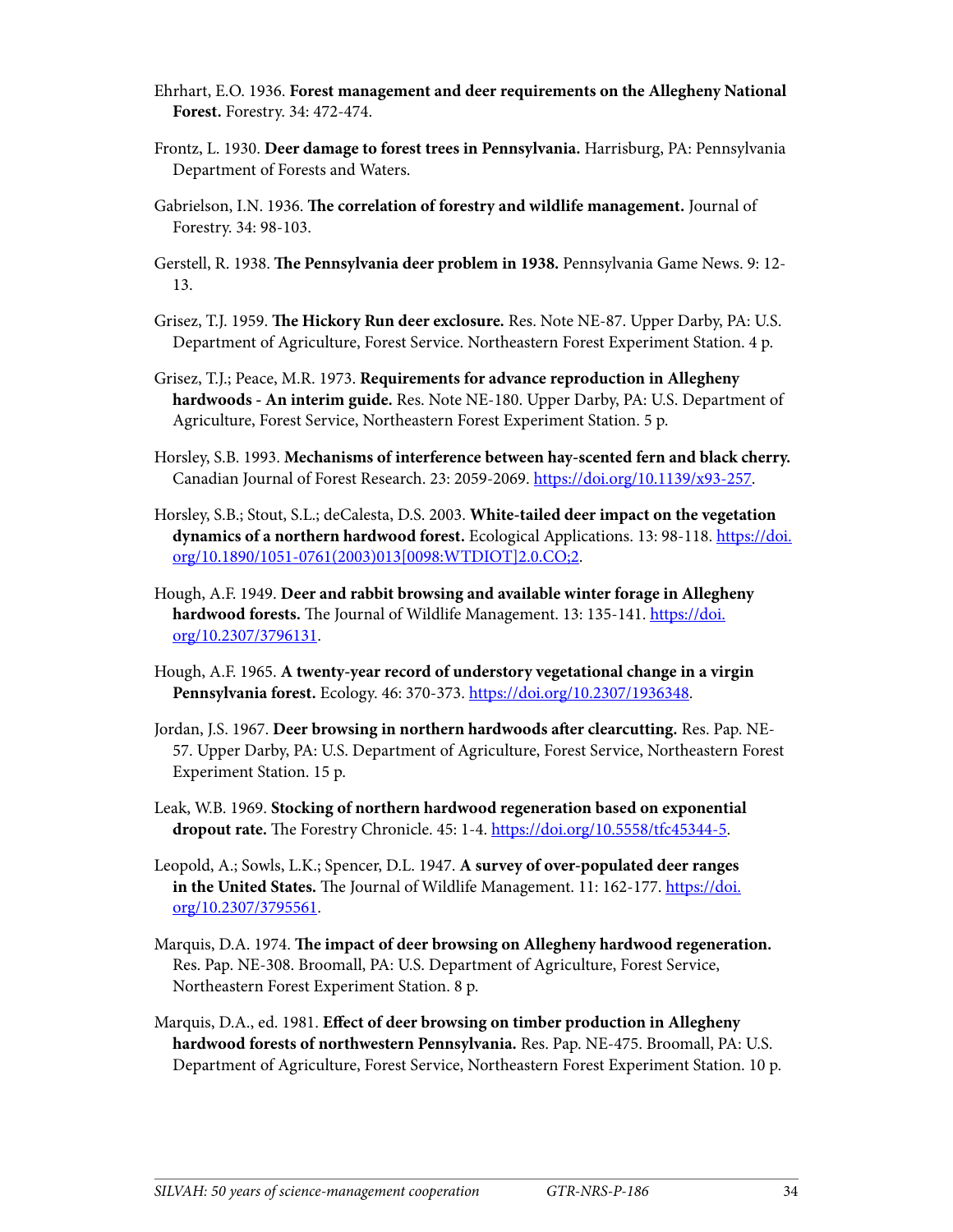- Marquis, D.A.; Bjorkbom, J. C., eds. 1982. **Guidelines for evaluating regeneration before and after clearcutting Allegheny hardwoods.** Res. Note NE-307. Broomall, PA: U.S. Department of Agriculture, Forest Service, Northeastern Forest Experiment Station. 4 p.
- Marquis, D.A.; Brenneman, R. 1981. **The impact of deer on forest vegetation in Pennsylvania.** Gen. Tech. Rep. NE-65. Broomall, PA: U.S. Department of Agriculture, Forest Service, Northeastern Forest Experiment Station. 7 p.
- Marquis, D.A.; Ernst, R.L.; Stout, S.L., eds. 1992. **Prescribing silvicultural treatments in hardwood stands of the Alleghenies (revised).** Gen. Tech. Rep. NE-96. Radnor, PA: U.S. Department of Agriculture, Forest Service, Northeastern Forest Experiment Station. 101 p.
- Marquis, D.A.; Grisez, T.J.; Bjorkbom, J.C.; Roach, B.A., eds. 1975. **Interim guides to regeneration of Allegheny hardwoods.** Gen. Tech. Rep. NE-19. Upper Darby, PA: U.S. Department of Agriculture, Forest Service, Northeastern Forest Experiment Station. 14 p.
- McCabe, T.R.; McCabe, R.E. 1997. **Recounting whitetails past.** In: McShea, W.J.; Underwood, H.B.; Rappole, J.H., eds. The science of overabundance: Deer ecology and population management. Washington, DC: Smithsonian Institution Press: 11-26.
- McCain, R. 1941. **Removing surplus deer by hunting, Allegheny National Forest, Pennsylvania.** Transactions of the 4th North American Wildlife Conference. 4: 221-230.
- McGuinness, B.; deCalesta, D. 1996. **White-tailed deer alter diversity of songbirds and their habitat in northwestern Pennsylvania.** Pennsylvania Birds. 10: 55-56.
- Miller, B.F.; Campbell, T.A.; Laseter, B.R.; Ford, W.M.; Miller, K.V. 2009. **White-tailed deer herbivory and timber harvesting rates: Implications for regeneration success.** Forest Ecology and Management. 258: 1067-1072. [https://doi.org/10.1016/j.foreco.2009.05.025.](https://doi.org/10.1016/j.foreco.2009.05.025)
- Nuttle, T.; Ristau, T.E.; Royo A.A. 2014. **Long‐term biological legacies of herbivore density in a landscape‐scale experiment: Forest understoreys reflect past deer density treatments for at least 20 years.** Journal of Ecology. 102: 221-228. [https://doi.](https://doi.org/10.1111/1365-2745.12175) [org/10.1111/1365-2745.12175](https://doi.org/10.1111/1365-2745.12175).
- Nuttle, T.; Yerger, E.H.; Stoleson, S.H.; Ristau, T.E. 2011. **Legacy of top-down herbivore pressure ricochets back up multiple trophic levels in forest canopies over 30 years.** Ecosphere. 2: 397-409. [https://doi.org/10.1890/ES10-00108.1.](https://doi.org/10.1890/ES10-00108.1)
- Ostrom, C.E. 1937. **Deer and rabbit injury to northern hardwood reproduction.** Tech. Note 15. Allegheny, PA: U.S. Department of Agriculture, Forest Service, Allegheny National Forest Experiment Station. 2 p.
- Redding, J. 1995. **History of deer population trends and forest cutting on the Allegheny National Forest.** In: Gottschalk, K.W.; Fosbroke, S.L.C., comps. Proceedings, 10th Central Hardwood Forest Conference; 1995 March 5-8; Morgantown, WV: Gen. Tech Rep. NE-197. U.S. Department of Agriculture, Forest Service, Northeastern Forest Experiment Station: 214-224.
- Reitz, S.; Hille, A.; Stout, S.L. 2004. **Silviculture in cooperation with hunters: The Kinzua Quality Deer Cooperative.** In: Shepperd, W.D.; Eskew, L.G., comps. Silviculture in special places: Proceedings of the National Silviculture Workshop; 2003 September 8-11; Granby, CO. Proceedings RMRS-P-34. Fort Collins, CO: U.S. Department of Agriculture, Forest Service, Rocky Mountain Research Station: 110-126.